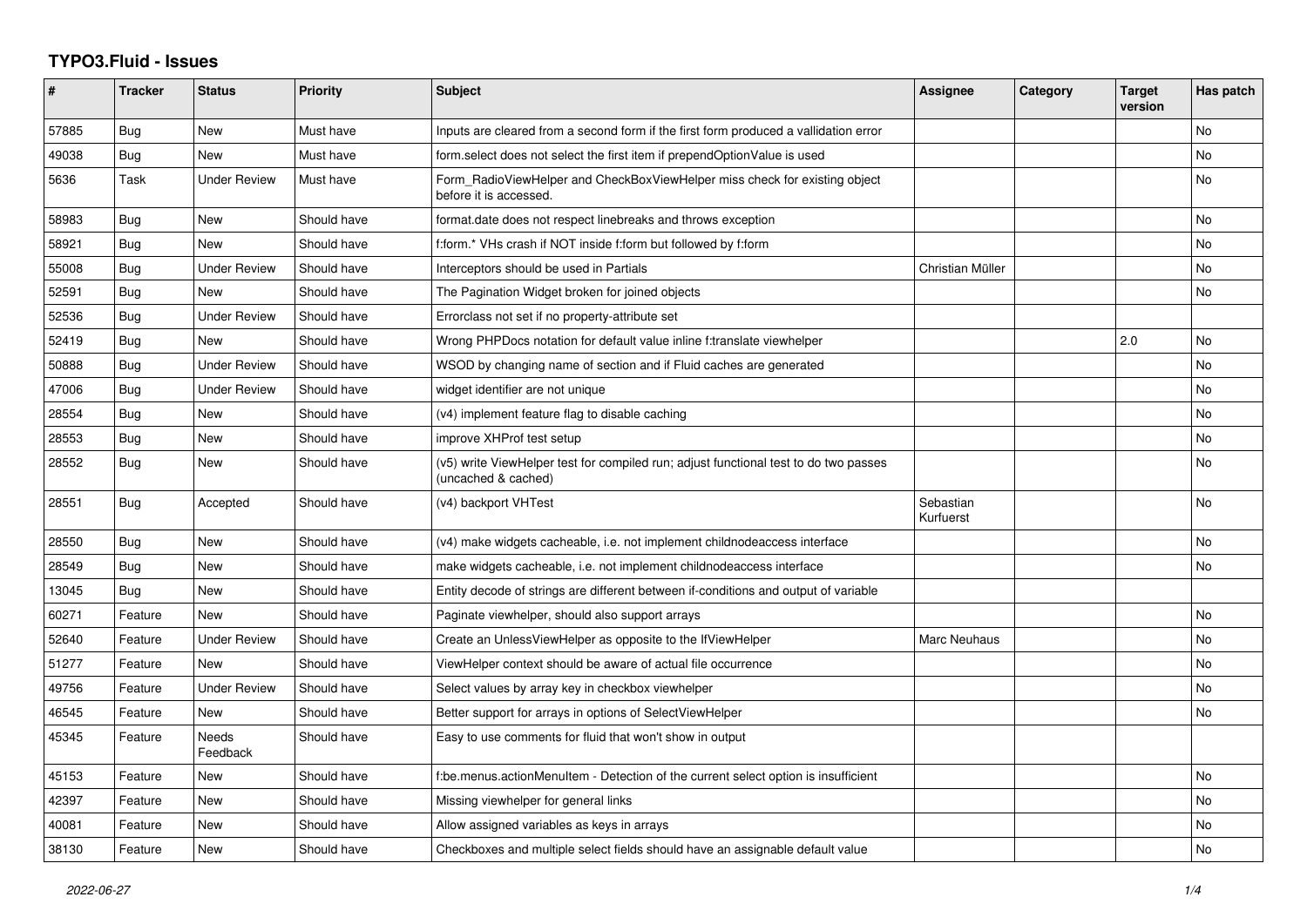| #     | <b>Tracker</b> | <b>Status</b>       | <b>Priority</b> | Subject                                                                                       | Assignee               | Category | <b>Target</b><br>version | Has patch |
|-------|----------------|---------------------|-----------------|-----------------------------------------------------------------------------------------------|------------------------|----------|--------------------------|-----------|
| 37095 | Feature        | <b>New</b>          | Should have     | It should be possible to set a different template on a Fluid TemplateView inside an<br>action | Christopher<br>Hlubek  |          |                          | <b>No</b> |
| 33215 | Feature        | New                 | Should have     | RFC: Dynamic values in ObjectAccess paths                                                     |                        |          |                          | No        |
| 9514  | Feature        | New                 | Should have     | Support explicit Array Arguments for ViewHelpers                                              |                        |          |                          |           |
| 3291  | Feature        | Needs<br>Feedback   | Should have     | Cacheable viewhelpers                                                                         |                        |          |                          | <b>No</b> |
| 56237 | Task           | New                 | Should have     | in-line (Condition) ViewHelpers should not evaluate on parsing                                |                        |          |                          | No        |
| 47669 | Task           | <b>New</b>          | Should have     | FormViewHelper does not define the default request method                                     |                        |          |                          | No        |
| 46091 | Task           | Needs<br>Feedback   | Should have     | Show source file name and position on exceptions during parsing                               |                        |          |                          | No        |
| 43071 | Task           | <b>New</b>          | Should have     | Remove TOKENS for adding fallback teplates in B                                               |                        |          |                          | No        |
| 42743 | Task           | <b>New</b>          | Should have     | Remove inline style for hidden form fields                                                    |                        |          |                          | No        |
| 48355 | Feature        | <b>New</b>          | Could have      | Assign output of viewhelper to template variable for further processing.                      |                        |          |                          |           |
| 36559 | Feature        | <b>New</b>          | Could have      | New widget progress bar                                                                       |                        |          |                          | Yes       |
| 9005  | Feature        | Accepted            | Could have      | Fluid Template Analyzer (FTA)                                                                 | Sebastian<br>Kurfuerst |          |                          |           |
| 51239 | Bug            | <b>Under Review</b> | Must have       | AbstractViewHelper use incorrect method signature for "\$this->systemLogger->log()"           | Adrian Föder           | Core     |                          | Yes       |
| 33551 | Bug            | <b>New</b>          | Must have       | View helper values break out of a partial scope                                               | Sebastian<br>Kurfuerst | Core     |                          | No        |
| 27607 | Bug            | New                 | Must have       | Make Fluid comparisons work when first element is STRING, second is NULL.                     |                        | Core     |                          | No        |
| 39990 | Bug            | New                 | Should have     | Same form twice in one template: hidden fields for empty values are only rendered<br>once     |                        | Core     |                          | No        |
| 12863 | Bug            | <b>New</b>          | Should have     | Attributes of a viewhelper can't contain a '-'                                                | Sebastian<br>Kurfuerst | Core     |                          | No        |
| 3481  | Bug            | New                 | Should have     | Use ViewHelperVariableContainer in PostParseFacet                                             |                        | Core     |                          | <b>No</b> |
| 46257 | Feature        | <b>Under Review</b> | Should have     | Add escape sequence support for Fluid                                                         |                        | Core     |                          | No        |
| 33394 | Feature        | Needs<br>Feedback   | Should have     | Logical expression parser for BooleanNode                                                     | <b>Tobias Liebig</b>   | Core     |                          | No        |
| 4704  | Feature        | New                 | Should have     | Improve parsing exception messages                                                            |                        | Core     |                          |           |
| 32035 | Task           | New                 | Should have     | Improve fluid error messages                                                                  |                        | Core     |                          | Yes       |
| 62346 | Feature        | New                 | Could have      | f:comment should have high precende                                                           |                        | Core     | 3.x                      | No        |
| 30555 | Feature        | New                 | Could have      | Make TagBuilder more extensible                                                               |                        | Core     |                          | No        |
| 10472 | Feature        | New                 | Could have      | Fluid Standalone distribution                                                                 |                        | Core     |                          | No        |
| 7608  | Feature        | New                 | Could have      | Configurable shorthand/object accessor delimiters                                             |                        | Core     |                          | Yes       |
| 1907  | Feature        | New                 | Could have      | Default values for view helpers based on context                                              |                        | Core     |                          |           |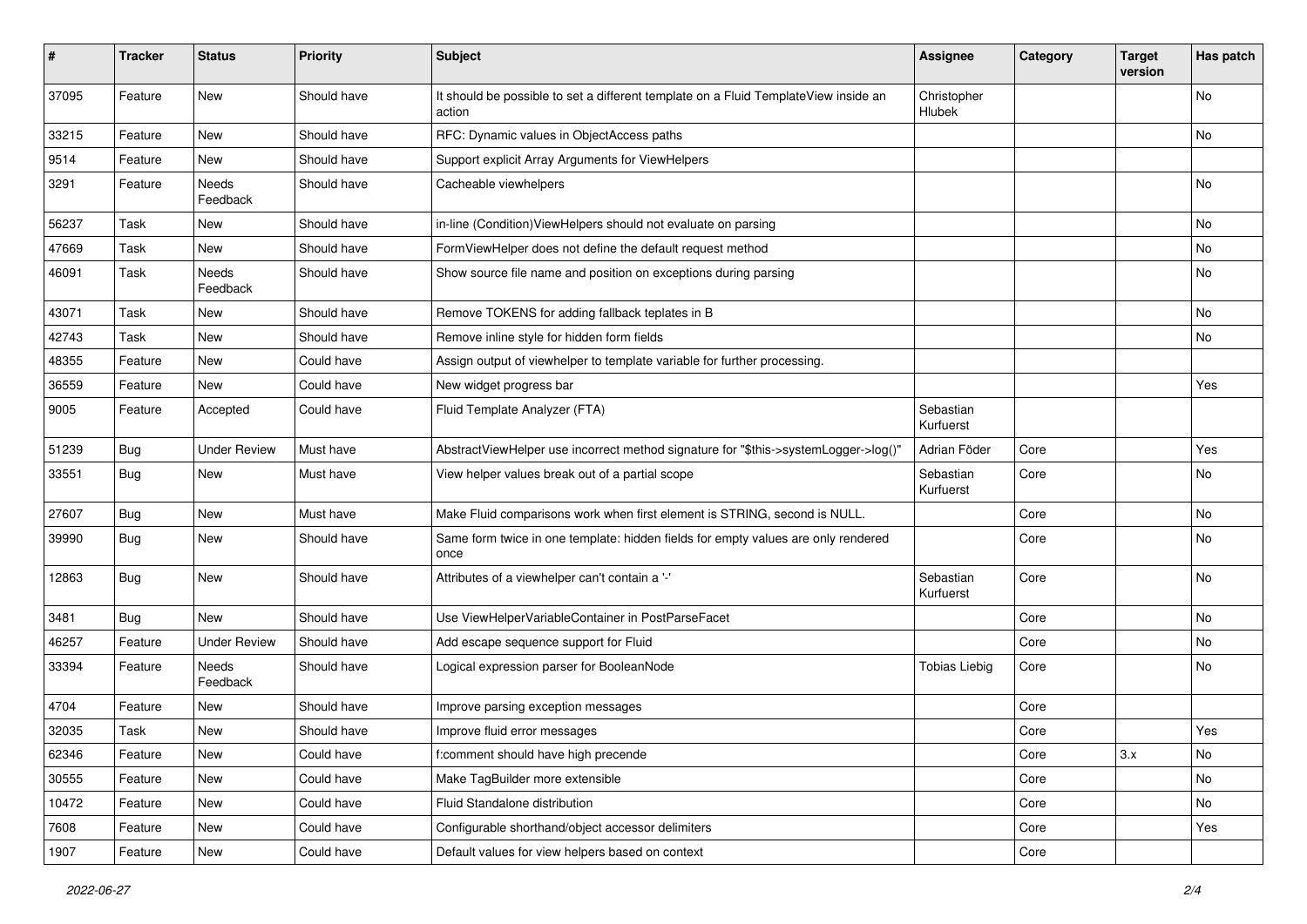| $\pmb{\#}$ | <b>Tracker</b> | <b>Status</b>            | <b>Priority</b> | Subject                                                                          | Assignee                    | Category           | <b>Target</b><br>version | Has patch      |
|------------|----------------|--------------------------|-----------------|----------------------------------------------------------------------------------|-----------------------------|--------------------|--------------------------|----------------|
| 38369      | <b>Bug</b>     | <b>New</b>               | Must have       | Resource ViewHelpers should not fall back to request package                     |                             | View               |                          | <b>No</b>      |
| 46289      | Bug            | Needs<br>Feedback        | Should have     | Enable Escaping Interceptor in XML request format                                |                             | View               | 2.0.1                    | No             |
| 45394      | Task           | New                      | Should have     | Forwardport Unit test for standalone view                                        |                             | View               |                          | No             |
| 43072      | Task           | New                      | Should have     | Remove TOKENS for adding templates fallback in Backporter                        |                             | View               |                          | No             |
| 60181      | Feature        | New                      | Could have      | Caching mechanism for Fluid Views/Templates                                      |                             | View               |                          | No             |
| 8989       | Feature        | Needs<br>Feedback        | Could have      | Search path for fluid template files                                             |                             | View               |                          | No             |
| 60856      | <b>Bug</b>     | <b>New</b>               | Must have       | Target attribute not supported by the form viewhelper                            |                             | ViewHelpers        |                          | Yes            |
| 59057      | Bug            | <b>Under Review</b>      | Must have       | Hidden empty value fields shoud be disabled when related field is disabled       | <b>Bastian</b><br>Waidelich | ViewHelpers        |                          | No             |
| 40064      | Bug            | New                      | Must have       | Multiselect is not getting persisted                                             |                             | ViewHelpers        |                          | No             |
| 33628      | <b>Bug</b>     | <b>Needs</b><br>Feedback | Must have       | Multicheckboxes (multiselect) for Collections don't work                         | Christian Müller            | <b>ViewHelpers</b> |                          | No             |
| 51100      | Feature        | <b>New</b>               | Must have       | Links with absolute URI should have the option of URI Scheme                     |                             | ViewHelpers        |                          | No             |
| 65424      | Bug            | <b>Under Review</b>      | Should have     | SelectViewHelper must respect option(Value Label)Field for arrays                |                             | <b>ViewHelpers</b> |                          | No             |
| 58862      | Bug            | <b>Needs</b><br>Feedback | Should have     | FormViewHelper doesn't accept NULL as value for \$arguments                      | Bastian<br>Waidelich        | <b>ViewHelpers</b> |                          | Yes            |
| 54284      | Bug            | <b>New</b>               | Should have     | Default Option for Switch/Case VH                                                |                             | <b>ViewHelpers</b> |                          | <b>No</b>      |
| 49600      | <b>Bug</b>     | <b>New</b>               | Should have     | f:form tag shown as a HTML on frontend                                           |                             | <b>ViewHelpers</b> |                          | No             |
| 44234      | <b>Bug</b>     | <b>Under Review</b>      | Should have     | selectViewHelper's sorting does not respect locale collation                     |                             | ViewHelpers        | 2.1                      | N <sub>o</sub> |
| 40998      | Bug            | <b>Under Review</b>      | Should have     | Missing parent request namespaces in form field name prefix                      | Sebastian<br>Kurfuerst      | ViewHelpers        | 1.1.1                    | No             |
| 37619      | <b>Bug</b>     | New                      | Should have     | Fatal Error when using variable in name attribute of Section ViewHelper          |                             | ViewHelpers        |                          | No             |
| 36662      | Bug            | Needs<br>Feedback        | Should have     | Checked state isn't always correct when property is collection                   | Kevin Ulrich<br>Moschallski | ViewHelpers        | 1.1.1                    | No             |
| 34682      | Bug            | <b>Under Review</b>      | Should have     | Radio Button missing checked on validation error                                 |                             | <b>ViewHelpers</b> |                          | N <sub>o</sub> |
| 30937      | <b>Bug</b>     | New                      | Should have     | CropViewHelper stringToTruncate can't be supplied so it can't be easily extended |                             | <b>ViewHelpers</b> |                          | Yes            |
| 8648       | Bug            | New                      | Should have     | format.crop ViewHelper should support all features of the crop stdWrap function  |                             | ViewHelpers        |                          | No             |
| 60003      | Feature        | New                      | Should have     | Add required-Attribute to f:form.password                                        |                             | ViewHelpers        |                          | No             |
| 43346      | Feature        | <b>Under Review</b>      | Should have     | Allow property mapping configuration via template                                | Karsten<br>Dambekalns       | <b>ViewHelpers</b> | 2.1                      | <b>No</b>      |
| 39936      | Feature        | New                      | Should have     | registerTagAttribute should handle default values                                |                             | <b>ViewHelpers</b> |                          | No             |
| 36410      | Feature        | <b>New</b>               | Should have     | Allow templates to send arguments back to layout                                 |                             | ViewHelpers        |                          | No             |